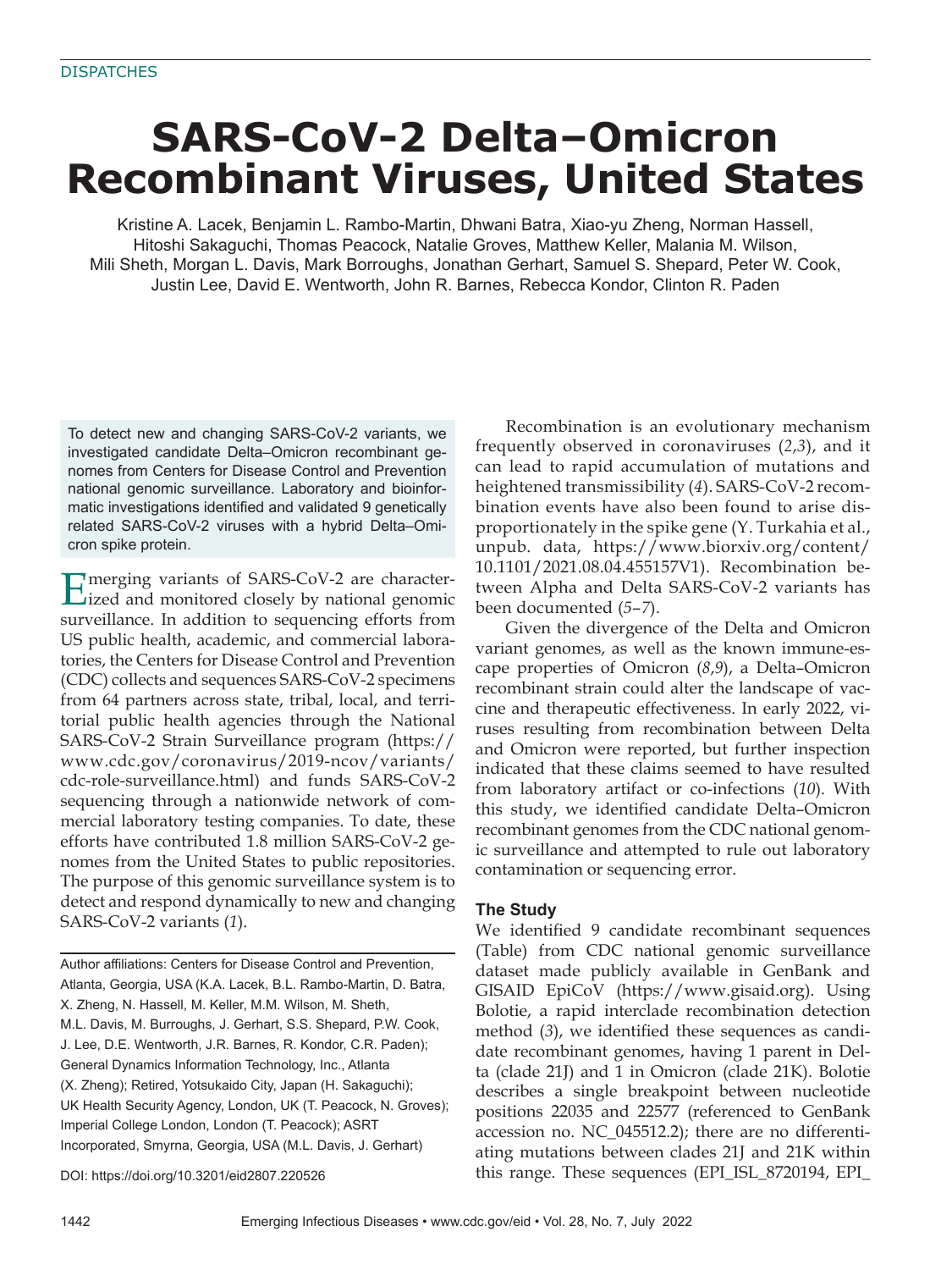| ooonnomant oraotor, Ormoa otatoo<br>GISAID accession no. |                                         |                          |                           |
|----------------------------------------------------------|-----------------------------------------|--------------------------|---------------------------|
|                                                          |                                         |                          | <b>Bolotie results</b>    |
| TN                                                       | hCoV-19/USA/TN-CDC-ASC210559252/2021    | 2021 Dec 31              | 21J (Delta): 1-22032; 21K |
|                                                          |                                         |                          | (Omicron): 22033-29903    |
| NJ.                                                      | hCoV-19/USA/NJ-CDC-IBX952397337138/2022 | 2022 Jan 4               | 21J (Delta): 1-22032; 21K |
|                                                          |                                         |                          | (Omicron): 22033-29903    |
| <b>PA</b>                                                | hCoV-19/USA/PA-CDC-LC0473996/2022       | 2022 Jan 4               | 21J (Delta): 1-22032; 21K |
|                                                          |                                         |                          | (Omicron): 22033-29903    |
| <b>PA</b>                                                | hCoV-19/USA/PA-CDC-LC0474055/2022       | 2022 Jan 4               | 21J (Delta): 1-22032; 21K |
|                                                          |                                         |                          | (Omicron): 22033-29903    |
| <b>PA</b>                                                | hCoV-19/USA/PA-CDC-LC0474301/2022       | 2022 Jan 4               | 21J (Delta): 1-22032; 21K |
|                                                          |                                         |                          | (Omicron): 22033-29903    |
| МA                                                       | hCoV-19/USA/MA-CDC-STM-HZEBR92XC/2022   | 2022 Jan 12              | 21J (Delta): 1-22032; 21K |
|                                                          |                                         |                          | (Omicron): 22033-29903    |
| NJ.                                                      | hCoV-19/USA/NJ-CDC-IBX640654818289/2022 | 2022 Jan 12              | 21J (Delta): 1-22032; 21K |
|                                                          |                                         |                          | (Omicron): 22033-29903    |
| NJ.                                                      | hCoV-19/USA/NJ-CDC-ASC210553977/2022    | 2022 Feb 12              | 21J (Delta): 1-22032; 21K |
|                                                          |                                         |                          | (Omicron): 22033-29903    |
| NJ.                                                      | hCoV-19/USA/NJ-CDC-ASC210553978/2022    | 2022 Feb 12              | 21J (Delta): 1-22032; 21K |
|                                                          |                                         |                          | (Omicron): 22033-29903    |
|                                                          | State                                   | <b>GISAID virus name</b> | Collection date           |

**Table.** Candidate recombinant samples, states, collection dates, and Bolotie outputs for the SARS-CoV-2 AY.119.2:BA.1.1 recombinant cluster, United States\*

\*These 9 candidate recombinant viruses were identified by an exhaustive search of publicly available SARS-CoV-2 viral genomes with orf1ab:2855V,4176N,6248S and S:95I,142D,157-,346K,501Y mutations. hCoV-19/USA/PA-CDC-LC0474055/2022 and hCoV-19/USA/PA-CDC-LC0474301/2022 underwent resequencing at the Centers for Disease Control and Prevention. Bolotie (*3*) identified all 9 as recombinant genomes between Delta (clade 21J) and Omicron (clade 21K). Bolotie cannot determine the true breakpoint because of high sequence homology, but the same region is identified for all 9 sequences (nt position 22032 as referenced to GenBank accession no. NC\_045512.2).

ISL\_9147438, EPI\_ISL\_9147935, EPI\_ISL\_8981459, EPI\_ISL\_8981824, EPI\_ISL\_9088187 [A. Bolze et al., unpub .data, https://www.medrxiv.org/content/ medrxiv/early/2022/03/12/2022.03.09.22272113. full.pdf], EPI\_ISL\_8981712, EPI\_ISL\_10389339, EPI\_ISL\_10389336) contain hallmark mutation sets from both Omicron and Delta SARS-CoV-2 lineages, changing from Delta-associated substitutions to Omicron-associated substitutions between spike protein amino acids 158 and 339 (Appendix Figure 1, panel A, https://wwwnc.cdc.gov/EID/article/28/7/22- 0526-App1.pdf). This breakpoint is distinct from the 2 clusters of apparent Delta–Omicron recombinants identified in the United Kingdom (https://github. com/cov-lineages/pango-designation/issues/422 and https://github.com/cov-lineages/pango-designation/issues/441), which have a breakpoint upstream of spike in the *ORF1ab* gene (Appendix Figure 1, panel A), and these samples show a singular breakpoint, unlike concurrently observed Delta–Omicron recombinants in France (P. Colson et al., unpub. data, https://www.medrxiv.org/content/10.1101/2022.0 3.03.22271812V1).

To rule out Delta and Omicron co-infection, laboratory contamination, and bioinformatic error, we examined the raw read data from the 9 candidate recombinants created from molecular loop and amplicon-based sequencing strategies. Two of these specimens were readily available from the original diagnostic laboratory, and extracted RNA was shipped to CDC for confirmatory sequencing. We used Illumina (https://www.illumina.com) and PacBio

(https://www.pacb.com) sequencing of 2 whole-genome amplicon strategies, as well as spike-gene amplification followed by Oxford Nanopore (https:// nanoporetech.com) sequencing (Appendix). All sequencing strategies yielded functionally identical consensus sequences compared with the corresponding original sequencing strategies.

Nextclade (*11*) classified the 9 whole genomes as 21K (Omicron/BA.1). We then split the genomes at position 22150 (within the predicted recombination site range). Nextclade classified the first 22150 base fragment as clade 21J (Delta) and the remainder as clade 21K (Omicron/BA.1). Pangolin version 3.1.20 (pangoLEARN 1.2.123, Scorpio 0.3.16, https:// cov-lineages.org) assigned a lineage of none to the full-genome sequences. Pangolin classified the first 22150 base fragment of each recombinant as AY.43 (Delta), although the call was not supported by Scorpio. Inspection of this region revealed closer homology to AY.119.2 (Delta) sequences because of mutations orf1ab:A2855V and orf1ab:A6248S, which are common to AY.119 lineages, and orf1ab:K4176N, which is found in a subset of AY.119.2 (Delta) sequences. The remaining sequence fragment from nt 22151 to the 3′ end was classified by pangolin as BA.1.1 (Omicron). This observation has been documented in the PANGO-designations repository (https://github. com/cov-lineages/pango-designation/issues/439) and is under review for potential lineage assignment.

Detailed sequence analysis confirmed the 2 resequenced specimens as true recombinants and indicated no evidence of co-infection or contamination.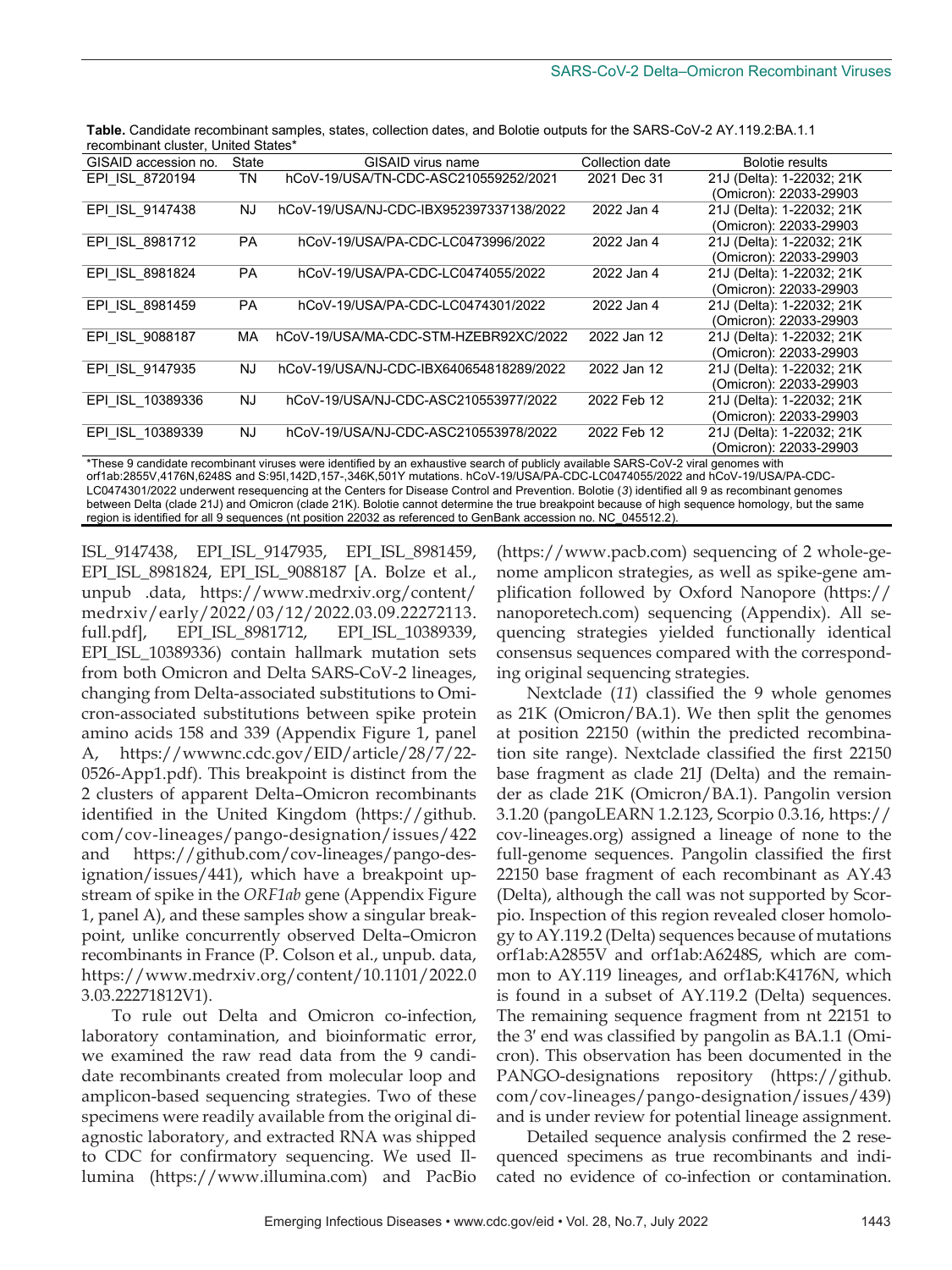#### **DISPATCHES**

Comparison with a representative AY.119.2 (Delta) specimen indicated characteristic Delta mutations (C21618G, C21846T, G21987A, and deletion 22029– 22034) at >99% frequency (>600× coverage for Oxford Nanopore, >1,800× coverage for PacBio, >1000× coverage for Illumina) in the 5′ end of the recombinant (Appendix Figure 1, panel B). The 2 BA.1.1 (Omicron) deletions at the beginning of the spike gene (21765–21770 and 21987–21995) and the characteristic Omicron 9-base insertion after nt 22205 were not present in read data, consistent with a Delta origin for the 5′ end of the spike gene. After position 22577, the mutation profiles mirrored that of a representative BA.1.1 (Omicron) specimen (Appendix Figure 1, panel B). Analysis of individual Oxford Nanopore reads showed characteristic Delta mutations co-occurring with Omicron singlenucleotide variants on the same reads (sharing Delta 22029–22034 deletion and Omicron 22673 T>C; Appendix Figure 2). The translated spike protein is a hybrid, containing characteristic amino acids from both Delta and Omicron parents with a breakpoint between the N terminal domain and receptor-binding domain of spike S1 protein (Appendix Figure 1, panel A).

To visualize the parents of the recombinant genomes, we split all candidate recombinant genomes at position 22150, within the predicted breakpoint, and used Nextclade (*11*) to place each genome fragment (1–22150 and 22151 through the 3′ end) onto a reference tree. We visualized the 2 trees as a tanglegram tree with Auspice (*12*). Nucleotides 1–22150 clustered with clade 21J (Delta) sequences, and the remaining fragment of the genome clustered with 21K (Omicron/BA.1) (Appendix Figure 3).

#### **Conclusions**

Our results provide evidence of a recombinant SARS-CoV-2 genome containing a hybrid spike protein derived from a Delta (AY.119.2)–Omicron (BA.1.1) recombination event. However, the ability to effectively identify and confirm additional recombinant viruses remains challenging because of the range of sequence quality available in the public domain. These limitations are a result of amplification inefficiency and consensus-calling algorithmic error, as well as cases of co-infection or potential sample contamination.

Comparative phenotypic characterization of virus isolates from the recombinant cluster was not possible because all specimens were chemically inactivated. In the spike protein, there are no additional amino acid substitutions within the receptor-binding domain compared with BA.1.1 (Omicron) lineage viruses. Recombinant viruses with this hybrid spike protein were

detected over the course of 6 weeks, but the number of cases resulting from those viruses remains low. Most cases were identified within the mid-Atlantic region of the United States. However, epidemiologic linkage cannot be determined because CDC does not collect identifying information for these samples.

Systematic virus surveillance is essential for longterm monitoring of SARS-CoV-2 evolution. Given the potential public health consequences of new variants emerging from recombination, investigations involving laboratory and bioinformatic components, such as the one presented here, are critical for correctly identifying and tracking these viruses.

#### **Acknowledgments**

We thank the public health program and laboratory staff members who contribute to National SARS-CoV-2 Strain Surveillance, including the Association of Public Health Laboratories, commercial laboratory staff members, laboratories submitting tagged baseline SARS-CoV-2 sequences via GISAID EpiCov and GenBank, CDC COVID-19 Pandemic Response Laboratory Task Force, Strain Surveillance and Emerging Variants Bioinformatics Working Group, Natalie Thornburg, and colleagues in the UK Health Security Agency. Furthermore, we gratefully acknowledge the authors from the originating laboratories responsible for obtaining the specimens and the submitting laboratories where genetic sequence data were generated and shared via GISAID. A full acknowledgment table can be found with the EPI\_SET ID EPI\_SET\_20220412tv, in the Data Acknowledgement Locator under GISAID resources (https://www.gisaid.org/ epi-search).

All authors have completed and submitted the International Committee of Medical Journal Editors form for disclosure of potential conflicts of interest. No potential conflicts of interest were disclosed.

#### **About the Author**

Ms. Lacek is an informatics health scientist with the Influenza Division, National Center for Immunization and Respiratory Diseases, Centers for Disease Control and Prevention, Atlanta, Georgia. Her primary research interests include viral genomics, next-generation sequencing, and genome assembly.

#### **References**

 1. National Center for Immunization and Respiratory Diseases (NCIRD) DoVD. Science brief: emerging SARS-CoV-2 variants [cited 2022 Feb 17]. https://www.cdc. gov/coronavirus/2019-ncov/science/science-briefs/ scientific-brief-emerging-variants.html